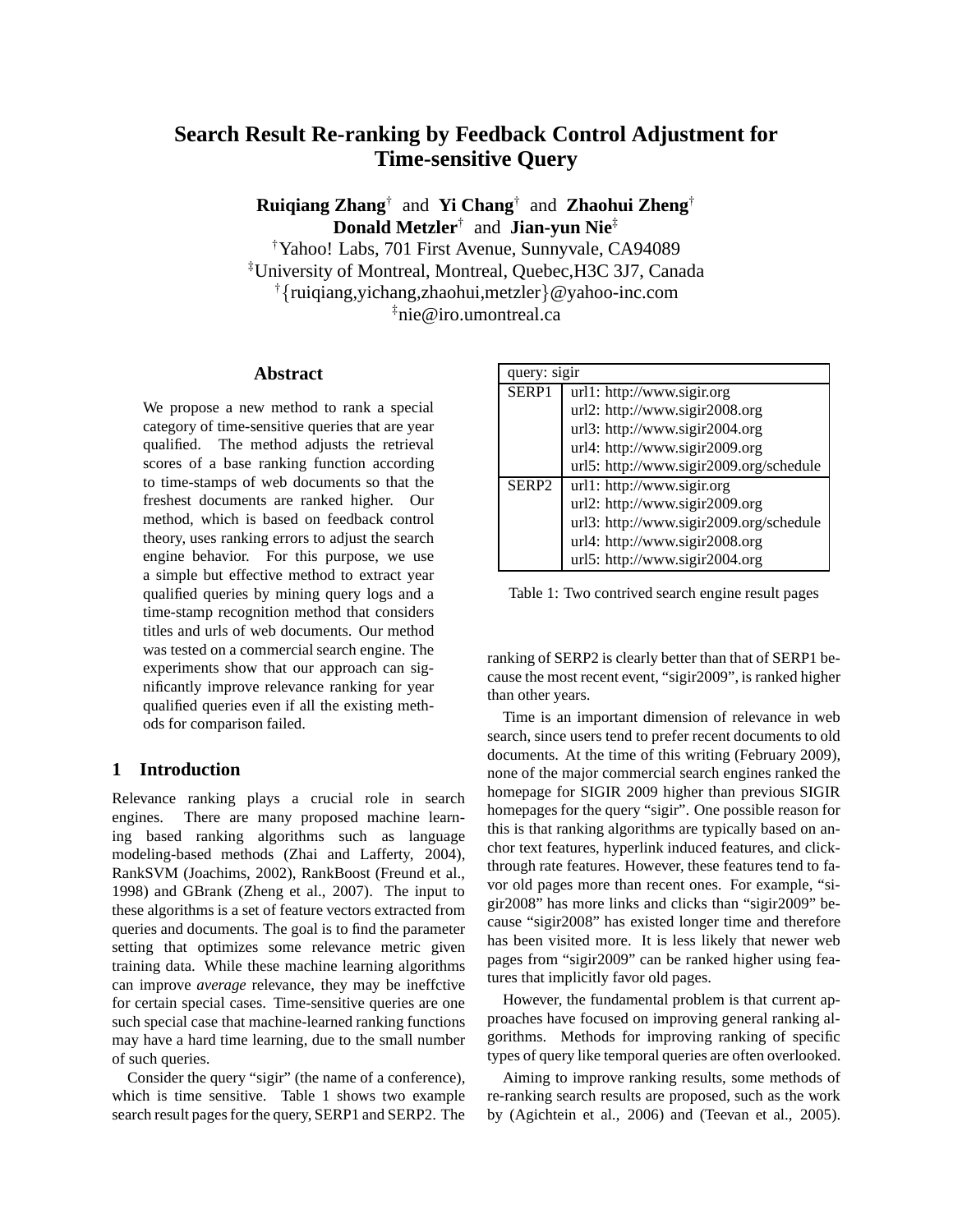

Figure 1: Feedback control for search engine

These work uses user search behavior information or personalization information as features that are integrated into an enhanced ranking model. We propose a novel method of re-ranking search results. This new method is based on feedback control theory, as illustrated in 1.

We make a Detector to monitor search engine (SE) output and compare it with the input, which is the desired search engine ranking. If an error is found, we design the controller that uses the error to adjust the search engine output, such that the search engine output tracks the input. We will detail the algorithm in Section 4.1.

Our method was applied to a special class of timesensitive query, *year qualified queries* (YQQs). For this category, we found users either attached a year with the query explicitly, like "sigir 2009", or used the query only without a year attached,like "sigir". We call the former explicit YQQs, and the latter implicit YQQs. Using query log analysis, we found these types of queries made up about 10% of the total query volume. We focus exclusively on implicit YQQs by translating the user's implicit intention as the most recent year. Explicit YQQs are less interesting, because the user's temporal intention is clearly specified in the query. Therefore, ranking for these types of queries is relatively straightforward. Throughout the remainder of this paper, we use the "YQQ" to refer to implicit YQQs, unless otherwise stated.

#### **2 Adaptive score adjustment**

Our proposed re-ranking model is shown in Eq. 1, as below.

$$
F(q, d) = \begin{cases} R(q, d) & \text{if } q \notin \text{YQQ} \\ R(q, d) + Q(q, d) & \text{otherwise} \end{cases}
$$
  
\n
$$
Q(q, d) = \begin{cases} (e(d_o, d_n) + k)e^{\lambda \alpha(q)} & \text{if } y(d) = y_n \\ 0 & \text{otherwise} \end{cases}
$$
  
\n
$$
e(d_o, d_n) = R(q, d_o) - R(q, d_n)
$$
  
\n(1)

This work assumes that a base ranking function is used to rank documents with respect to an incoming query. We denote this base ranking function as *R*(*q*, *d*). This ranking function is conditioned on a query *q* and a document *d*. It is assumed to model the relevance between *q* and *d*.

Our proposed method is flexible for all YQQ queries.

Suppose the current base ranking function gives the results as SERP1 of Table 1. To correct the ranking, we propose making an adjustment to *R*(*q*, *d*).

In Eq. 1,  $F(q, d)$  is the final ranking function. If the query is not an YQQ, the base ranking function is used. Otherwise, we propose an adjustment function,  $Q(q, d)$ , to adjust the base ranking function.  $Q(q, d)$  is controlled by the ranking error,  $e(d_o, d_n)$ , signifying the base function ranking error if the newest web page  $d_n$  is ranked lower than the oldest web page *do*. *y*(*d*) is the year that the event described by *d* has occurred or will occur. If *y<sup>o</sup>* and *y<sup>n</sup>* indicate the oldest year and the newest year, then  $y(d_o) = y_o$ ,  $y(d_n) = y_n$ .  $R(q, d_o)$  and  $R(q, d_n)$  are the base ranking function scores for the oldest and the newest documents.

*k* is a small shift value for direction control. When  $k < 0$ , the newest document is adjusted slightly under the old one. Otherwise, it is adjusted slightly over the old one. Experiments show  $k > 0$  gave better results. The value of *k* is determined in training.

 $\alpha(q)$  is the confidence score of a YQQ query, meaning the likelihood of a query to be YQQ. The confidence score is bigger if a query is more likely to be YQQ. More details are given in next section.  $\lambda$  is a weighting parameter for adjusting  $\alpha(q)$ .

The exp function  $e^{\lambda \alpha(q)}$  is a weighting to control boosting value. A higher value, confidence  $\alpha$ , a larger boosting value,  $Q(q, d)$ .

Our method can be understood by feedback control theory, as illustrated in Fig. 1. The ideal input is  $R(q, y_o)$ representing the desired ranking score for the newest Web page,  $R(q, y_n)$ . But the search engine real output is  $R(q, y_n)$ . Because search engine is a dynamic system, its ranking is changing over time. This results in ranking errors,  $e(d_o, d_n) = R(q, d_o) - R(q, d_n)$ . The function of "Controller" is to design a function to adjust the search engine ranking so that the error approximates to zero,  $e(d_o, d_n) = 0$ . For this work, "Controller" is  $Q(q, d)$ . "Detector" is a document year-stamp recognizer, which will be described more in the next section. "Detector" is used to detect the newest Web pages and their ranking scores. Fig. 1 is an ideal implementation of our methods. We cannot carry out real-time experiments in this work. Therefore, the calculation of ranking errors was made in offline training.

# **3 YQQ detection and year-stamp recognition**

To implement Eq. 1, we need to find YQQ queries and to identify the year-stamp of web documents.

Our YQQ detection method is simple, efficient, and relies only on having access to a query log with frequency information. First, we extracted all explicit YQQs from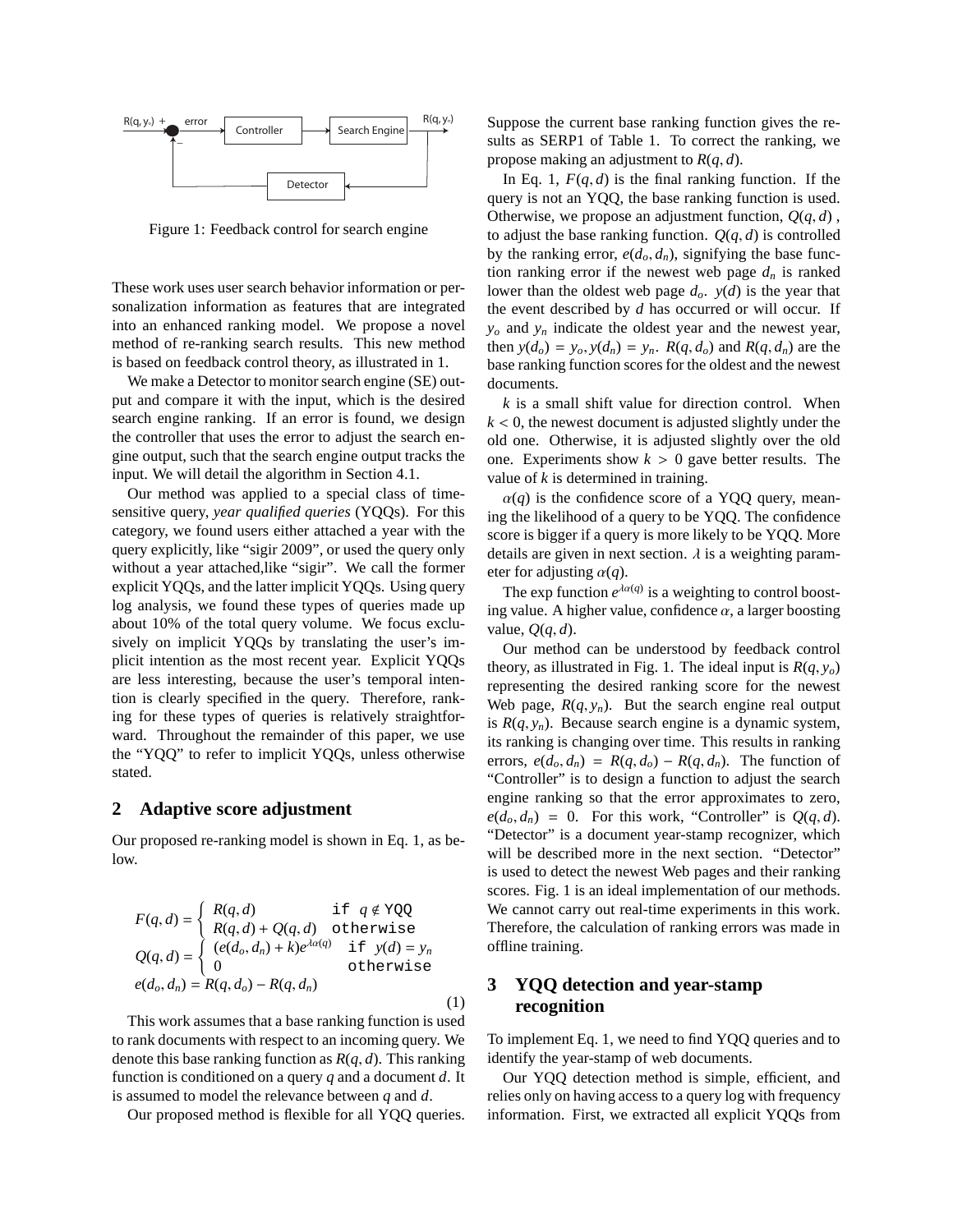query log. Then, we removed all the years from explicit YQQs. Thus, implicit YQQs are obtained from explicit YQQs. The implicit YQQs are saved in a dictionary. In online test, we match input queries with each of implicit YQQs in the dictionary. If an exact match is found, we regard the input query as YQQ, and apply Eq. 1 to re-rank search results.

After analyzing samples of the extracted YQQs, we group them into three classes. One is recurring-event query, like "sigir", "us open tennis"; the second is newsworthy query, like "steve ballmer", "china foreign reserves"; And the class not belong to any of the above two, like "christmas", "youtube". We found our proposed methods were the most effective for the first category. In Eq. 1, we can use confidence  $\alpha(q)$  to distinguish the three categories and their change of ranking as shown in Eq.1, that is defined as below.

$$
\alpha(q) = \frac{\sum_{y} w(q, y)}{\#(q) + \sum_{y} w(q, y)}
$$
(2)

where  $w(q, y) = \#(q, y) + \#(y, q)$ .  $\#(q, y)$  denotes the number of times that the base query *q* is post-qualified with the year *y* in the query log. Similarly,  $\#(y,q)$  is the number of times that *q* is pre-qualified with the year *y*. This weight measures how likely *q* is to be qualified with *y*, which forms the basis of our mining and analysis.  $\#(q)$  is the counts of independent query, without associating with any other terms.

We also need to know the year-stamp  $y(d)$  for each web document so that the ranking score of a document is updated if  $y(d) = y_n$  is satisfied. We can do this from a few sources such as title, url, anchar text, and extract date from documents that is possible for many news pages. For example, from url of the web page, "www.sigir2009.org", we detect its year-stamp is 2009.

We have also tried to use some machine generated dates. However, in the end we found such dates are inaccurate and cannot be trusted. For example, discovery time is the time when the document was found by the crawler. But a web document may exist several years before a crawler found it. We show the worse effect of using discovery time in the experiments.

### **4 Experiments**

We will describe the implementation methods and experimental results in this section. Our methods include offline dictionary building and online test. In offline training, our first step is to mine YQQs. A commercial search engine company provided us with six months of query logs. We extracted a list of YQQs using Section 3's method. For each of the YQQs, we run the search engine and output the top N results. For each document, we used the method described in Section 3 to recognize the year-stamp and

find the oldest and the newest page. If there are multiple urls with the same yearstamp, we choose the first oldest and the first most recent. Next,we calculated the boosting value according to Eq. 1. Each query has a boosting value. For online test, a user's query is matched with each of the YQQs in the dictionary. If an exact match is found, the boosting value will be added to the base ranking score iff the document has the newest yearstamp.

For evaluating our methods, we randomly extracted 600 YQQs from the dictionary. We extracted the top-5 search results for each of queries using the base ranking function and the proposed ranking function. We asked human editors to judge all the scraped results. We used five judgment grades: Perfect, Excellent, Good, Fair, and Bad. Editors were instructed to consider temporal issues when judging. For example, sigir2004 is given a worse grade than sigir2009. To avoid bias, we advised editors to retain relevance as their primary judgment criteria. Our evaluation metric is relative change  $\text{inc } \text{DCG}$ , % $\Delta_{dcg} = \frac{DCG_{proposed} - DCG_{baseline}}{DCG_{b!\text{c}}}.$ *DCGbaseline* , where DCG is the traditional Discounted Cumulative Gain (Jarvelin and Kekalainen, 2002).

#### **4.1 Effect of the proposed boosting method**

Our experimental results are shown in Table 2, where we compared our work with the existing methods. While we cannot apply (Li and Croft, 2003)'s approach directly because first, our search engine is not based on language modeling; second, it is impossible to obtain exact timestamp for web pages as (Li and Croft, 2003) did in the track evaluation. However, we tried to simulate (Li and Croft, 2003)'s approach in web search by using the linear integration method exactly as the same as(Li and Croft, 2003) by adding a time-based function with our base ranking function. For the timestamp, we used discovery time in the time-based function. The parameters  $(\lambda, \alpha)$ have the exact same meaning as in (Li and Croft, 2003) but were tuned according to our base ranking function. With regards to the approach by (Diaz and Jones, 2004), we ranked the web pages in decreasing order of discovery time. Our own approaches were tested under options with and without using adaptation. For no adaption, we let the *e* of Eq.1 equal to 0, meaning no score difference between the oldest document and the newest document was captured, but a constant value was used. It is equivalent to an open loop in Fig.1. For adaption, we used the ranking errors to adjust the base ranking. In the Table we used multiple *k*s to show the effect of changing *k*. Using different *k* can have a big impact on the performance. The best value we found was  $k = 0.3$ . In this experiment, we let  $\alpha(q) = 0$  so that the result responds to *k* only.

Our approach is significantly better than the existing methods. Both of the two existing methods produced worse results than the baseline, which shows the ap-